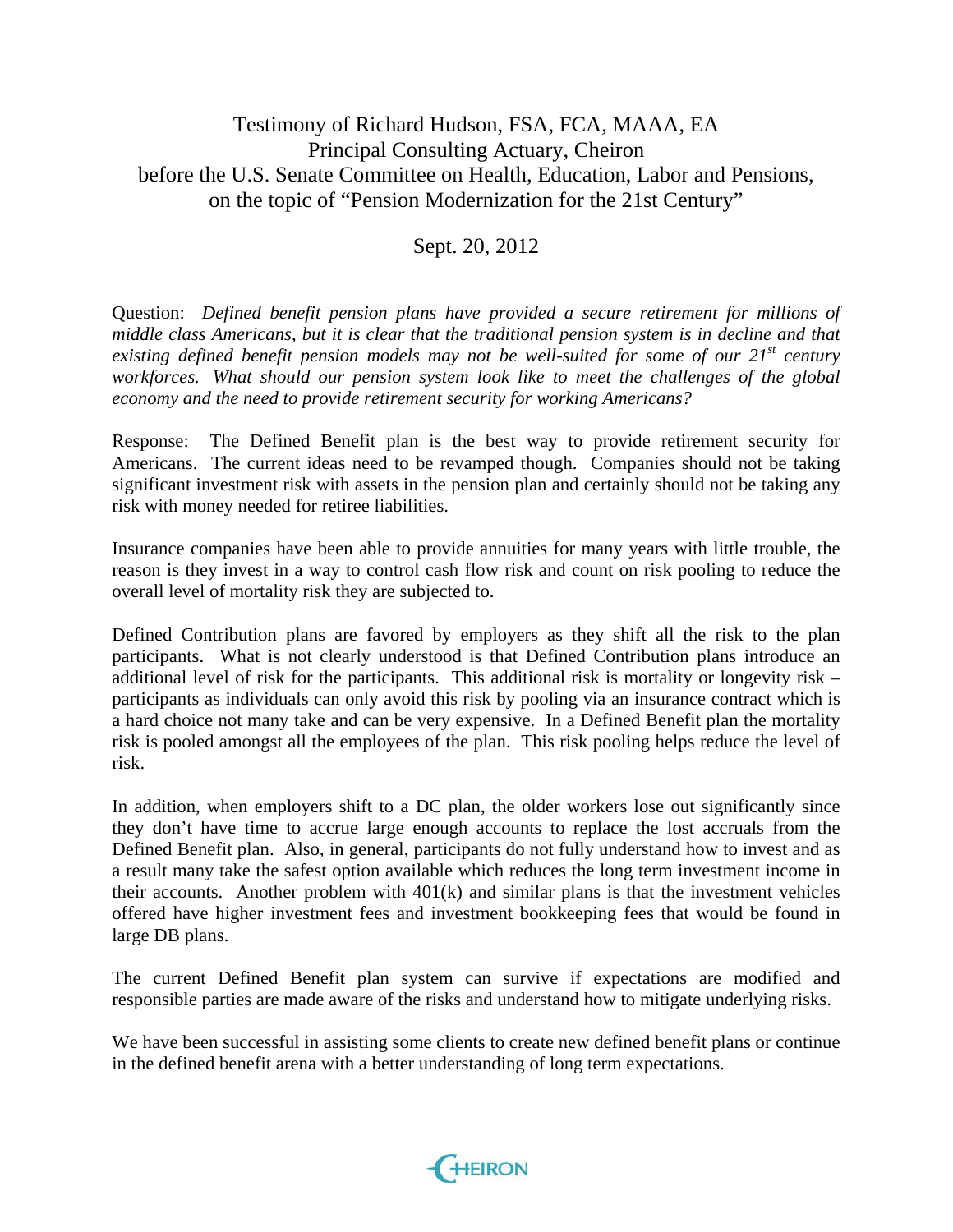Question: *What would make it easier and attractive for businesses – especially small businesses – to provide their employees with a traditional pension benefit? Would reducing the employers' risk and plan complexity help?*

Response: The employers' risk and plan complexity can be dealt with through proper plan design. The main issues we face in assisting our clients are:

- 1. Will the new designs we are developing for our clients receive a favorable determination letter from the IRS. It would help for newly created pension plans to receive priority in the IRS review process over current plans who are re-applying for a determination letter. Once we get a couple of these "hybrid" plan designs approved, employers will be more confident in the design concept and not have to worry about whether or not contributions made to these plans will be deductible.
- 2. The PBGC premiums are reaching levels that make sponsors take pause in thinking about retirement plans. If a plan sponsor does the right thing and designs a pension plan with policies in place to mitigate risk, the likelihood of needing PBGC insurance is very low. But, they do not receive a break from the PBGC premiums. In actuality, if they freeze their current plan and establish a new plan with lower risk and lower benefit accruals, the amount of their retirement benefits decline but the PBGC premiums double. The focus should be on variable rate premiums where the risk is and possibly lower the flat rate premiums.
- 3. Some multi-employer plans are suffering under the weight of liability associated with past withdrawn or bankrupt employers. This is causing a tremendous amount of strain on these plans as they need to reduce benefit levels or even freeze future accruals to pay off the liability for these "orphan" liabilities.

## Question: *What do employees need from a pension plan to ensure that they will have a secure retirement?*

Response: The participants need to know they will not outlive their assets. Defined Benefit plans provide a level income for life so retirees can plan their finances. They know what they will have so they know what they can spend. This makes them more comfortable and allows them the freedom to spend money without being anxious about running out of income. The efficiency of an annuity is not well understood and the benefit of an income for a long life is overshadowed by the cost of not leaving a residual balance of retirement savings to one's heirs. To illustrate the efficiency of an annuity as an example, if we plan to live on \$2,000 per month and take a 10% risk of out-living our savings we would need \$340,000 to retire at 65 if we were confident of earning 6% per year through our investment skill. Contrast that with the cost of an annuity for \$2,000 per month - \$320,000 (assuming 3% investment earnings) which has no risk of being outlived.

Participants also need the plan to have stable funding during the accrual years. When the cost of funding the plan gets too high employers switch to DC plans. Defined Benefit plans have smaller accruals in early years and larger accruals in later years. Defined Contribution plans